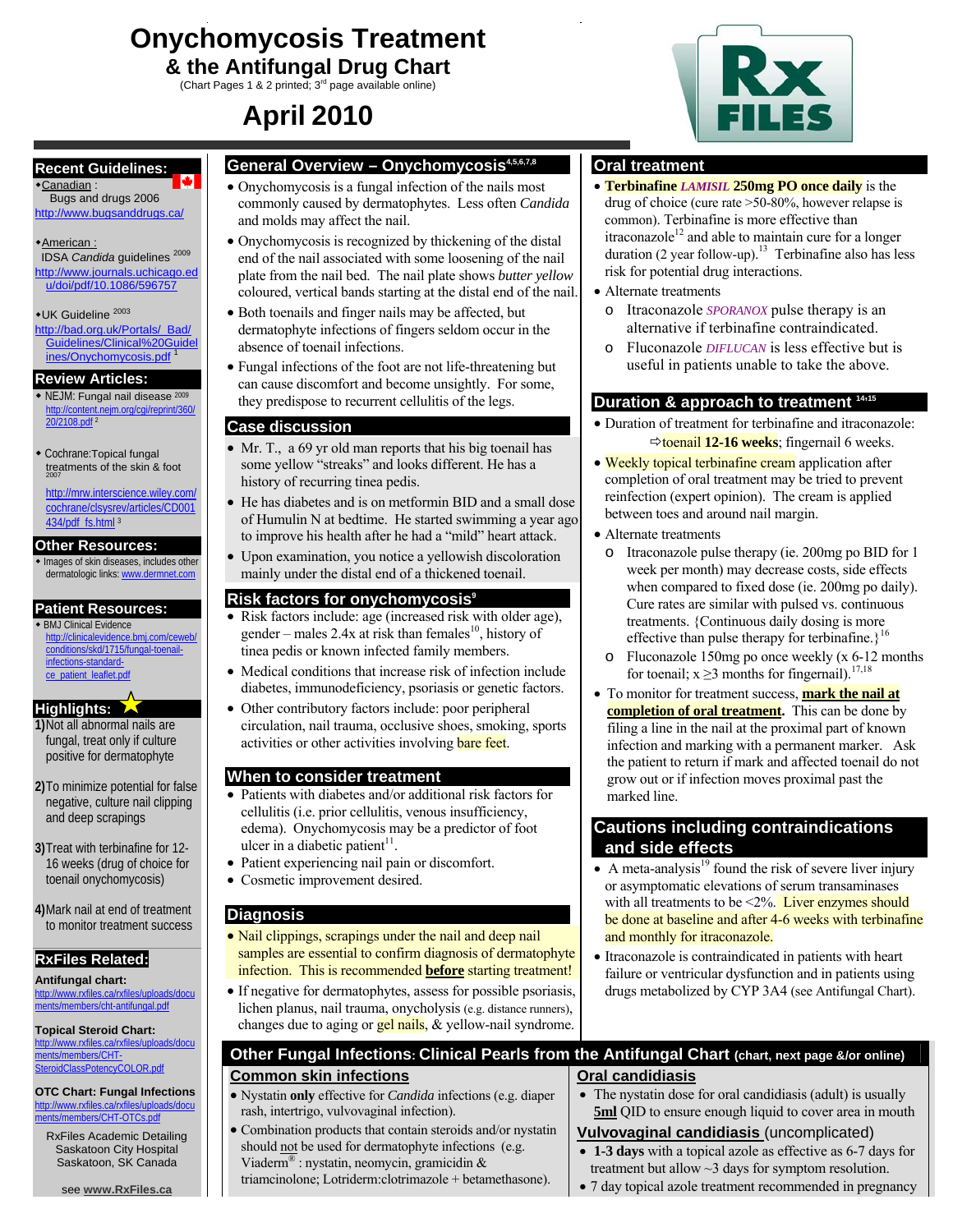# **Select drug interactions with antifungals 20**

- Terbinafine has minimal significant drug interactions and is a good antifungal option for patients on multiple drug regimens. As an inhibitor of CYP 2D6, it does still have some potential for drug interactions including increasing the levels and effect of TCAs, betablockers and antipsychotics. (See also Antifungal Treatment Chart.)
- Itraconazole is a **strong CYP 3A4 inhibitor** resulting in many frequent and significant drug interactions. The majority of drug interactions result in increased levels of drugs that may: prolong QT interval (i.e. amiodarone, quinidine, erythromycin), increase side effects (digoxin-nausea, vomiting; nifedipine-hypotension, dizziness; simvastatin/lovastatin-rhabdomyolysis; repaglinide, pioglitazone? hypoglycemia) or increase toxicity (i.e. cyclosporine, tacrolimus)
	- o Strong CYP 3A4 inducers (i.e. phenytoin, grapefruit juice) and antacids may decrease itraconazole levels.
- Fluconazole has less potential for major drug interactions than itraconazole because of its renal elimination and lesser effects as an enzyme inhibitor. (Agent is 3rd line in onychomycosis due to limited efficacy.)

### **Is ciclopirox nail lacquer** Penlac an option? 21

- Penetration into the nail is limited and use is of minimal value. It is slightly more effective when compared to placebo<sup>22</sup>; no additive benefit when combined with oral terbinafine<sup>23</sup>
- Recurrence is common on discontinuation.
- Consider cost of solution: \$140 / 12gm bottle
- The application process may be difficult for elderly & those with vision impairment. {Daily application 5mm beyond nail margin, on the bottom of the nail and skin under nail recommended. Remove **weekly** with isopropyl alcohol, trim or remove any damaged nail.} Treat x 48 weeks.

### **Home remedies – Do they work?**

- Home remedies like vinegar, *Listerine*, *Vicks Vaporub*, vitamin E or thyme oil have no proven benefit.
- There is minimal evidence to support use of tea tree oil. It is a potent sensitizer and can cause local irritation and inflammation, producing skin reactions similar to those seen with poison ivy. $24$





RxFiles Academic Detailing Team *out and about in SK*

Best Educational Booth FMF – Calgary – Oct 2010

#### **References – RxFiles Newsletter : Antifungal newsletter (April 2010)**

1 Roberts DT, Taylor WD, Taylor WD, Boyle J. Guidelines for treatment of onychomycosis. Br J Dermatol 2003;148:402-10

- 2 de Berker D. Clinical practice. Fungal nail disease. N Engl J Med. 2009 May 14;360(20):2108-16. 3 Crawford F, Hollis S. Topical treatments for fungal infections of the skin and nails of the foot. Cochrane Database of
- Systematic Reviews 2007, Issue 3. Art. No.: CD001434. DOI: 10.1002/14651858.CD001434.pub2.<br>4 Medical letter. Treatment guidelines : Antifungal drugs. The Medical Letter 2008(Jan);6(65):1-8. (Medical Letter-Treatment<br>Guidel
- <sup>5</sup> Goldstein AO, Goldstein BG. Onychomycosis. Up-to-date. Accessed 18 August 2009
- 6 Olde Hartman TC, van Rijswick E. Fungal Nail Infection. BMJ 2008 Jul 10; 337: a429 7 Hainer BL. Dermatophyte infections. Am Fam Physician. 2003;67:101-8
- 
- 8 Seebacher C, Brasch J, Abeck D, et al. Onychomycosis. Mycoses 2007;50:321-7 9 Sigurgeirsson B; Steingrimsson O. Risk factors associated with onychomycosis. J Eur Acad Dermatol Venereol 2004
- 10 Gupta AK; Jain HC; Lynde CW; Macdonald P; Cooper EA; Summerbell RC. Prevalence and epidemiology of onychomycosis in patients visiting physicians' offices: a multicenter canadian survey of 15,000 patients. J Am Acad<br>Dermatol 2000 Aug: 43(2 Pt 1):244-8.
- <sup>11</sup> Boyko EJ, Ahroni JH, Cohen V, et al. Prediction of diabetic foot ulcer using commonly available clinical information: the Seattle Diabetic Foot Study. Diabetes Care 2006;29:1202-1207.
- <sup>12</sup> Crawford F, Young P, Godfrey C et al. Oral treatments for toenail onychomycosis. Arch Dematol 2002:138:811-6 13 De Cuyper C; Hindryckx PH. Long-term outcomes in the treatment of toenail onychomycosis. Br J Dermatol 1999 Nov;141
- Suppl 56:15-20<br><sup>14 Sigurgeirsson B, Olaffsson JH, Steinson JB, et al. Long-term effectiveness of treatment of treatment of terbinafine vs<br>11 itraconazole in onychomycosis: a 5-year blinded prospective follow-up study. Arch</sup>
- 15 Evans EG, Sigurgeirsson B. Double blind, randomized study of continuous terbinafine compared with intermittent itraconazole in treatment of toenail onychomycosis. BMJ 1999;318:1031-35 16 Warshaw EM; Fett DD; Bloomfield HE; Grill JP; Nelson DB; Quintero V; Carver SM; Zielke GR; Lederle FA. Pulse versus
- continuous terbinafine for onychomycosis: a randomized, double-blind, controlled trial. J Am Acad Dermatol 2005 Oct;53(4):578-84.

### **Case Discussion (continued)**:

- Nail clipping and scraping was cultured and came back positive after 4 weeks. Due to patient's diabetes, potential risk for cellulitis and history of tinea pedis, it was decided to recommend pharmacological treatment.
- The option of treating, including the benefits, risks and costs were discussed. Since he had diabetes, he was deemed to derive substantial benefit.
- Terbinafine 250mg once daily x 12 weeks was initiated
- Mr T. returned 3 months later after completing a course of treatment and noticed an improvement in his toe appearance. However, it still did not look "normal". He was reassured that he did not require additional treatment at this time. The nail was marked at the margin proximal to the infection and patient counseled to return if the infection moved past the mark or failed to grow out in the coming 12-18 months. He was instructed to trim & file the nail as it grew.

### **Prevention topics to discuss with patient…**

- *Treatment of tinea pedis*
- *Proper footwear e.g. wear sandals/slippers in communal areas such as swimming pools, locker rooms, gyms, mosque, etc.*
- *Avoid going barefoot where possible*
- *Proper nail hygiene trim nails short & straight across*
- *Avoid using same nail clippers or files on both diseased and normal nails; have separate tools for infected nails or disinfect between use*
- *Disinfection of socks & shoes*
- *Clean bathroom surfaces with bleach*

### **Coming soon …**

### ♦**Summer 2010: RxFiles Drug Comparison Charts book – 8th Ed.**

 $\rightarrow$  ~140 pages; 14 new charts (e.g. anti-infectives for common infections, CKD, osteoporosis, sexual dysfx, SMBG, substance abuse, transplantation drug tx considerations, vaccines (adult), etc

→ Pre-release ordering now available. See our online store or form: http://www.rxfiles.ca/rxfiles/uploads/documents/1A-CHT-Book-ORDERFORM.pdf

### ♦**Information Mastery Course – Saskatoon, May 7-8, 2010**

- $\rightarrow$  a practical approach to evidence based medicine for clinicians
- $\rightarrow$  guest faculty from Tufts School of Medicine/Health Care Institute
- $\rightarrow$  limited registration space for this very special event
- $\rightarrow$  co-hosted with Continuing Professional Learning, U of S.
	- http://www.rxfiles.ca/rxfiles/uploads/documents/Information-Mastery-Course.pdf

**Acknowledgements:** Dr. Hull (SHR-Dermatology); Dr. Lichtenwald, (Dermatology), Dr. Yvonne Shevchuk (College of Pharmacy, U of S); Dr. Sanche (SHR-Infectious Disease), Dr. T. Laubscher CCFP (FM, U of S), M. Jin (Pharm D, Hamilton), A. Bhalla (Pharm D, Ontario)& the Rx-<br>RxFiles Advisory Committee Shannon Stone <sub>BSP</sub>, Loren Regier <sub>BSP</sub>, <sub>R4</sub>, Brent Jensen <sub>BSP</sub> RxFiles Advisory Committee *Shannon Stone BSP*, *Loren Regier BSP, BA , Brent Jensen BSP* 

DISCLAIMER: The content of this newsletter represents the research, experience and opinions of the authors and not hose of the Baard or Administration of Saskatoon Health Region (SHR).<br>Neither the authors nor Saskatoon Hea

- 17 Scher RK, Breneman D Rich P, et al. Once-weekly fluconazole (150,300, or 450mg) in the treatment of distal subungual onychomycosis of the toenail. J Am Acad Dermatol 1998;38:S77-86.<br><sup>18</sup> Brown SJ. Efficacy of fluconazole for the treatment of onychomycosis. Ann Pharmacother 2009;43:1684-91
- 19 Chang CH, Young-Xu Y, Kurth T, etal. The safety of oral antifungal treatments for superficial dermatophytosis and
- onychomycosis: a meta-analysis. Am J Med 2007;120(9):791-8.<br><sup>20</sup> Brüggemann RJ, Alffenaar JW, Blijlevens NM, et al. Clinical relevance of the pharmacokinetic interactions of azole<br>antifungal drugs with other coadministered
- <sup>21</sup> Hart R, Bell-Syer SE, Crawford F, Torgerson DJ, Young P, Russell I. Systematic review of topical treatments for fungal infections of the skin and nails of the feet. BMJ. 1999 Jul 10;319(7202):79-82
- <sup>22</sup> Crawford F, Hollis S. Topical treatments for fungal infections of the skin skin and nails of the foot. Cochrane Database Syst<br>Rev 2007: (3) CD001434.
- <sup>23</sup> Gupta AK. Ciclopirox topical solution, 8% combined with oral terbinafine to treat onychomycosis: a randomized, evaluator-<br>blinded study. J Drugs Dermatol 2005;4:481-485
- <sup>24</sup> Natural Medicine Comprehensive Database. Tea tree oil monograph. Accessed 2 October, 2009. (http://www.naturaldatabase.com/ )
- Pages 1 & 2 of the Antifungal Drug Comparison Chart are included with this newsletter. These pages include the antifungals most used in primary care. Go online to www.RxFiles.ca where the complete antifungal drug chart can be found which has a 3rd page covering several other antifungals (e.g. ketoconazole NIZORAL, voriconazole Vfend, posaconazole POSANOL, caspofungin CANCIDAS, micafungin MYCAMINE, anidulafungin ERAXIS, & amphotericin-B FUNGIZONE, ABELCET, AMBISONE).

Produced by RxFiles – a provincial academic detailing service funded by Saskatchewan Health. For more information check our website at *www.RxFiles.ca* or contact us c/o Saskatoon City Hospital, 701 Queen Street, Saskatoon, SK. S7K 0M7 Phone (306) 655-8505.

Copyright 2010 – RxFiles, Saskatoon Health Region (SHR) www.RxFiles.ca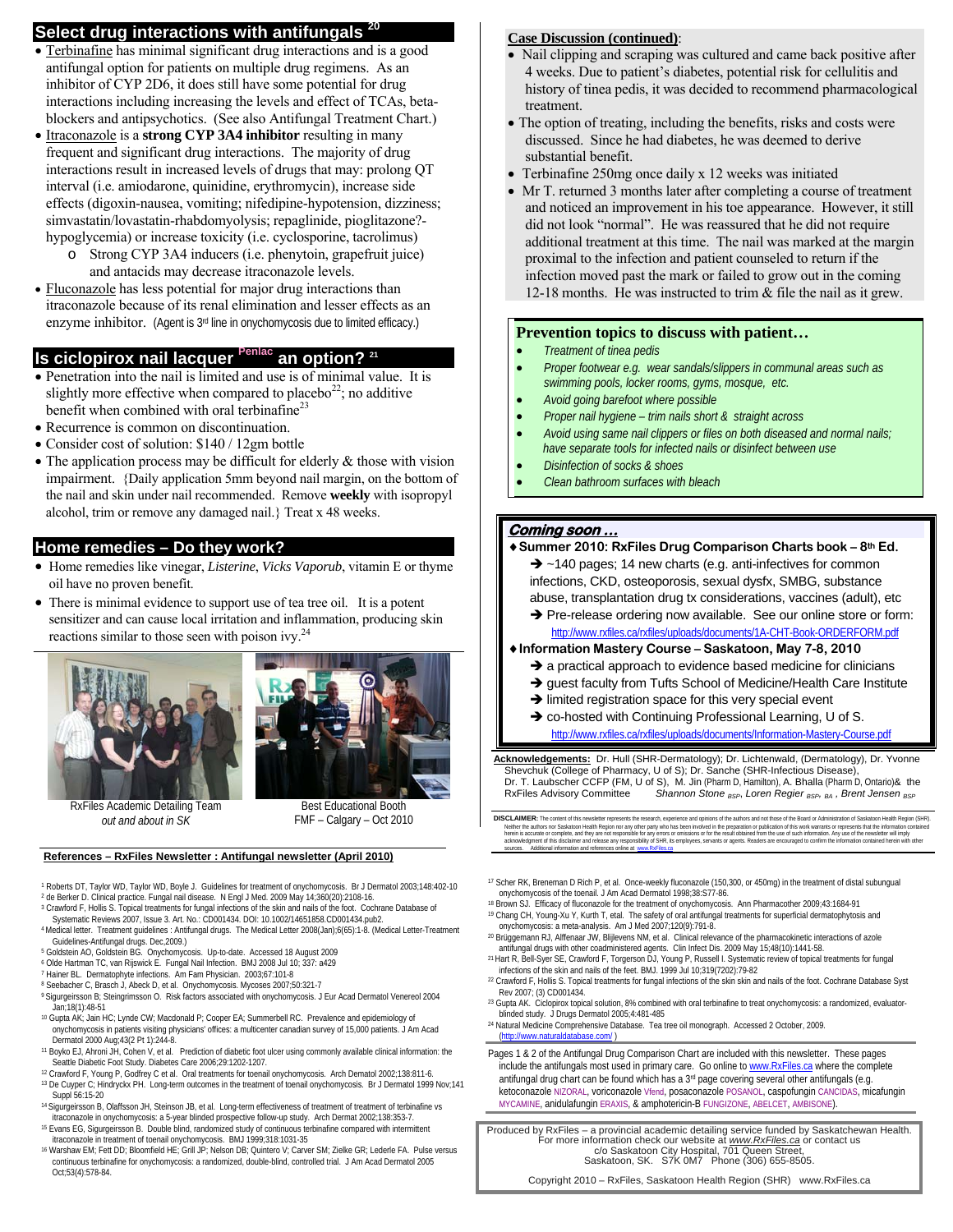## **Antifungal Treatment Chart** 1,2,3,4,5,6,7 **Shannon Stone BSP www.RxFiles.ca** May 10 **Rx**

**Clotrimazole CANESTEN**OTC1% top crm <sup>W</sup>(15,30 & 500gm); 200,500mg **vag tab**; 1, 2 & 10% **vag crm**

**Ketoconazole** <sub>Generic(Pr)</sub> 2% top crm ▼<sub>(30gm)</sub> NIZORAL <sub>OTC</sub> 2% Shampoo<sup>x</sup> ▼<sub>(60,120ml)</sub>

**MONISTAT**, Generic OTC100, 400,1200mg **vag ovules**; 2, 4% **vag cream**;

**Miconazole MONISTAT-DERM** <sub>OTC</sub> 2% top crm▼<sub>(15,30gm)</sub>

Generic **OTC** 1% top crm  $\blacktriangledown$ <sub>(20,30,50 & 500gm); 1, 2% vag cream [higher % for shorter term tx]</sub>

|                                                                                                                                                                                                                                                                                       | Allululuda Treathlefit Oliai                                                                                                                                                                                                                                                                                                                                                                                                                                                                                                                                                                                                                                                                                                                                                                                                                                                                                                                                                                                                                                                                                                                                                                                                                                                                                                                                                                                                                                                                                                                                                                                                                                                                                                                                                                                                                                                                                                                                                                                                                                                                                                                                                                                                                                                                                                                                                                                                                                                                                                                                                                                                                                                                                                                                                                                                                                                                                                                                                                                                                                                                                                                                                    |                                                        |                     | энаннон эшие рэг                                                                                                                                                                                                                                                                                                                                                                                                                                                                                                                                                                                                                                                                                                                                                                                                                                                                                                                                                                                                                                                                                                                                                                                                                                                                                                                                                                                                                                                                                                                                                                                                                                                                                                                                                                                                                                                                                                                                                                                                                                                                                                                                                                                                                                                                                                                                                                                                                                                                                                                                                                                                                                                                                                                                                                                                                                                                                                                          | WWW.IXAFIICS.Ca                                                                                      | лиау п |          |
|---------------------------------------------------------------------------------------------------------------------------------------------------------------------------------------------------------------------------------------------------------------------------------------|---------------------------------------------------------------------------------------------------------------------------------------------------------------------------------------------------------------------------------------------------------------------------------------------------------------------------------------------------------------------------------------------------------------------------------------------------------------------------------------------------------------------------------------------------------------------------------------------------------------------------------------------------------------------------------------------------------------------------------------------------------------------------------------------------------------------------------------------------------------------------------------------------------------------------------------------------------------------------------------------------------------------------------------------------------------------------------------------------------------------------------------------------------------------------------------------------------------------------------------------------------------------------------------------------------------------------------------------------------------------------------------------------------------------------------------------------------------------------------------------------------------------------------------------------------------------------------------------------------------------------------------------------------------------------------------------------------------------------------------------------------------------------------------------------------------------------------------------------------------------------------------------------------------------------------------------------------------------------------------------------------------------------------------------------------------------------------------------------------------------------------------------------------------------------------------------------------------------------------------------------------------------------------------------------------------------------------------------------------------------------------------------------------------------------------------------------------------------------------------------------------------------------------------------------------------------------------------------------------------------------------------------------------------------------------------------------------------------------------------------------------------------------------------------------------------------------------------------------------------------------------------------------------------------------------------------------------------------------------------------------------------------------------------------------------------------------------------------------------------------------------------------------------------------------------|--------------------------------------------------------|---------------------|-------------------------------------------------------------------------------------------------------------------------------------------------------------------------------------------------------------------------------------------------------------------------------------------------------------------------------------------------------------------------------------------------------------------------------------------------------------------------------------------------------------------------------------------------------------------------------------------------------------------------------------------------------------------------------------------------------------------------------------------------------------------------------------------------------------------------------------------------------------------------------------------------------------------------------------------------------------------------------------------------------------------------------------------------------------------------------------------------------------------------------------------------------------------------------------------------------------------------------------------------------------------------------------------------------------------------------------------------------------------------------------------------------------------------------------------------------------------------------------------------------------------------------------------------------------------------------------------------------------------------------------------------------------------------------------------------------------------------------------------------------------------------------------------------------------------------------------------------------------------------------------------------------------------------------------------------------------------------------------------------------------------------------------------------------------------------------------------------------------------------------------------------------------------------------------------------------------------------------------------------------------------------------------------------------------------------------------------------------------------------------------------------------------------------------------------------------------------------------------------------------------------------------------------------------------------------------------------------------------------------------------------------------------------------------------------------------------------------------------------------------------------------------------------------------------------------------------------------------------------------------------------------------------------------------------------|------------------------------------------------------------------------------------------------------|--------|----------|
| 8,9<br><b>Onychomycosis</b>                                                                                                                                                                                                                                                           | Key signs: nail thickening, discoloration, & separation from nail bed. <sup>10,11,12,13</sup> C&S to confirm<br>prior to tx. (Clip, scrape & deep nail sample to avoid false negatives.) Cause: to enail $\rightarrow$ commonly<br>dermatophytes; fingernail→may be yeast <sup>14</sup> [yeast e.g. candida; dermatophyte=filamentous fungi (eg. tinea)]<br>Pearls: uncommon to have finger without toenail involvement; file & mark margin of fungus on nail at completion of tx to monitor success!<br><b>Risk factors:</b> $\hat{\uparrow}$ prevalence with $\hat{\uparrow}$ age (15-20% in pts $\geq$ 40 yrs); swimming, barefoot, tinearly<br>pedis, diabetes, immunodeficiency, living with an infected family member 15,16<br>Tx: $\bullet$ Oral terbinafine or itraconazole: x12-16wkS toe, success:50-80%; relapse: ~25-30% <sup>17</sup> ; topical terbinafine weekly to prevent relapse?<br>{Effectiveness: terbinafine > itraconazole >> fluconazole if unable to tolerate other tx; consider cost, success rate, SE risk}18<br>◆ Itraconazole pulse tx less \$\$ & SE, but requires scheduling; however terbinafine pulse treatment lower cure rate than daily dose <sup>19</sup><br>• Topical: Nail lacquer in mild, distal dx, minimal penetration; combo with po no added benefit<br>Prevention: tx tinea pedis; wear sandals/slippers in communal areas bathing places, locker rooms, gyms, mosque<br>• Home remedies eg. Vicks VapoRub, vinegar no proven tx benefit. Tea tree oil: little evidence for benefit <sup>20</sup> ; allergy.                                                                                                                                                                                                                                                                                                                                                                                                                                                                                                                                                                                                                                                                                                                                                                                                                                                                                                                                                                                                                                                                                                                                                                                                                                                                                                                                                                                                                                                                                                                                                                                                                      | 21,22<br><b>Candidiasis</b><br>Oral                    |                     | <b>Key Signs:</b> Pseudomembranous form: white plaques on oral mucosa; atrophic form: erythema<br>without plaque (common in elderly with dentures denture stomatitis). Angular cheilitis may be present.<br><b>Causes:</b> commonly <i>Candida albicans</i> Risk factors: smoking, poor dental hygiene, inhaled or<br>systemic steroid use, antibiotics, diabetes, immunodeficiency, $\downarrow$ saliva<br>Tx: • Mild dx: Topical nystatin or oral fluconazole effective x 7days minimum (or 2+days after improved.)<br>Dentures: disinfect chlorhexidine rinse -20-30min & tx with topical antifungal to mucosa & denture base <sup>23</sup><br>• Refractory, recurrent or esophageal infections need systemic azoles fluconazole; topical tx<br>ineffective. May indicate compromised immune system; consider referral to ID (? HIV).<br>Prevention: If on <i>inhaled steroid</i> , use aerochamber, rinse mouth & spit after each use.<br>Dentures: daily cleaning recommended (chlorhexidine useful, rinse well) <sup>24</sup> ; +/- nystatin but not at same time<br><b>Infant:</b> • Nystatin safe, $\downarrow$ cost but $\downarrow$ effective $\rightarrow$ poor oral adherence & QID. comparison data limited <sup>25,26</sup><br>• Fluconazole more effective, once daily dosing but $\uparrow$ cost; <u>not</u> officially approved in newborns.<br>• Gentian violet 0.5-1% aqueous soln BID effective, but longer tx period, messy, & associated with ulceration. <sup>27,28</sup>                                                                                                                                                                                                                                                                                                                                                                                                                                                                                                                                                                                                                                                                                                                                                                                                                                                                                                                                                                                                                                                                                                                                                                                                                                                                                                                                                                                                                                          |                                                                                                      |        |          |
| 36,37,38<br>Skin Infections<br>Fungal<br>Common                                                                                                                                                                                                                                       | Causes: Candida, epidermophyton, trichophyton, microsporum Risk factors: animal exposure (je, vets, vet techs),<br>skin trauma (ie. wrestlers), diabetes, immunodeficiency, ↓ circulation, poor hygiene, warm/humid climate.<br>General tx info: Apply antifungal to affected $\&$ surrounding area (1-2 inches beyond rash).<br>• Continue x 1wk after sx's gone & skin looks healed to ensure eradication (often $\sim$ 10-14 days).<br>• Keep area clean & dry (use non-scented talc or powder baby powder, Goldbond, tolnaftate as prophylaxis).<br>• Nystatin not useful for dermatophyte infections; effective for candidal infections.<br>• Oral tx: nail, scalp Kerion: inflammed purulent mass, from livestock,? add prednisone, beard, severe/widespread or if recurrent.<br>• Combination with <b>steroids <u>not</u></b> usually recommended due to $\uparrow$ SE, cost $\& \downarrow$ cure rates.<br><b>Prevention:</b> Avoid sharing personal items & towels. Avoid wearing tight or occlusive clothing.<br>Wash linens & clothing in hot water & hot dryer or line dry & expose to UV rays; disinfect shoes.<br>Seborrheic dermatitis: <sup>30</sup> Commensal overgrowth of yeast. Topical/shampoo azoles & ciclopirox olamine<br>useful. Intermittent shampoo use once weekly or every other week after tx may Tremission. (limited comparison data)<br>Tinea capitis (Scalp): Common in kids <sup>cats, cows</sup> ; oral terbinafine <sub>DOC</sub> x 4-8wks +/- selenium sulfide<br>ii)<br>shampoo 2-3x per wk (x5mins) to $\downarrow$ spread. Other options: oral fluconazole, itraconazole, (griseofulvin).<br>iii) Tinea corporis (Body): Tx options: topical azoles (clotrimazole, miconazole) & terbinafine.<br>Consider topical azoles first, terbinafine slightly more effective/rapid but $\hat{\uparrow}$ cost. Tx: x2-4 wks.<br>iv) Tinea Cruris (Groin): Common in adolescent & young adult $\beta$ ; if wear tight jean/pantyhose. Overdiagnosed?<br>Tx: Topical azole dotrimazole, miconazole x 2-4wk or terbinafine cream/spray daily x 2-4wk. Assess for tinea pedis.<br><b>Tinea pedis (Foot):</b> $Tx$ Effective: terbinafine > azole (clotrimazole, miconazole) > tolnaftate; consider<br>$\bf{v}$<br>cost & dosing schedule <sup>31</sup> . Treat topically x 4wks. (Common: elderly $\Rightarrow$ dry cracked skin; adolescent $\Rightarrow$ between toes.)<br>Tinea Pityriasis versicolor: 32,33 Commensal overgrowth of Malassezia yeast. Use topical antifungals 1 <sup>st</sup> mild dx.<br>Apply azole to whole affected area (ie. chest) every day x 1wk, then q. weekly for prophylaxis). If<br>severe/recurrent consider short-term 15 days po (keto., flu., itra-conazole ( $\uparrow$ SE). Oral terbinafine ineffective <sup>34</sup> .<br>Suggest selenium sulfide 2.5% or ketoconazole 2% shampoo $\downarrow$ recurrence weekly or 1-2x /month x 40° yrs ( $\epsilon$ , long-term) $\frac{1}{12}$ $\frac{1}{12}$ Connection of $\frac{1}{12}$ Connection $\frac{1}{12}$ Connection $\frac{1}{12}$ Connec<br>burning, pruritic areas with satellite lesions; $Tx$ : consider nystatin <b>powder</b> , topical antifungals | 39<br>ndidiasis<br>වේ<br>lsnigs <sup>1</sup><br>Vulvov |                     | • Breastfeeding infant: consider topical tx of nipple <sup>29</sup> (eg. clotrimazole, miconazole, nystatin) lack safety data<br>Key signs: pruritus, soreness, dyspareunia, external dysuria; possibly thick & curdy discharge<br>Causes: Candida albicans, occasionally non-albicans, associated with antibiotic use; rule out UTI/STI<br>$Tx:$ Topical azoles (see table) or oral fluconazole. Oral route often preferred by pts; consider cost. <sup>40</sup><br>{Cochrane: no difference in effectiveness of fluconazole oral vs intra-vaginal OTC routes}<br>• 1-3 days topical as effective as 6-7 days with better compliance. Allow ~3 days for sx resolution.<br>◆ Recurrent cases (≥4/yr) may benefit by addressing risk factors uncontrolled diabetes, high dose estrogen OC<br>$(2H/W)$ ; try 1) longer initial course of topical (7-14days) then clotrimazole 200mg pv 2x weekly or<br>500mg Supp pv weekly; or 2) fluconazole 150mg q72h x 3 doses <sup>41</sup> then fluconazole 150mg po weekly<br>Treat male partner?: controversial, but may benefit if Candida balanitis present.; tx-topical azole BID x 1 week <sup>42,43,44</sup><br>• Complicated vaginitis <sub>~10%</sub> : >7days topical tx or fluconazole 150mg q72hr for 3 doses-IDSA guidelines<br>* Pregnancy: requires longer tx interval (eg. 7 days azoles; 14 days nystatin; 1 day fluconazole po)<br>topical azole (clotrimazole, miconazole) more effective $\&$ convenient than nystatin; tx topical<br>systemic absorption low; $\downarrow$ risk of birth defects $^{45}$ ; OTal fluconazole $2^{\text{nd line}}$ Avoid 1st trimester & $_{\geq}$ 400mg daily as teratogenic.<br>• Topical boric acid 600mg cap PV hs x2wks an option if C. glabrata (rare); compounded not commercially available<br>• Dietary yogurt (with live culture) or oral Lactobacilli caps: do NOT prevent post-antibiotic<br>vulvovaginitis, but may help restore normal flora <sup>47</sup> {Vaginal yogurt controversial.}<br>• topical vaginal tx containing mineral or vegetable oil {e.g. miconazole vaginal ovules problem}<br>$\frac{may}{r}$ effectiveness of condoms, or other vaginal contraceptive devices (eg. diaphragms)<br>during treatment & up to 3 days post-tx <sup>48</sup> {Okay: clotrimazole products & miconazole cream.}<br>• Apply antifungal underneath barrier cream until rash is resolved.<br>$\Rightarrow$ Topical nystatin, clotrimazole, miconazole, or ketoconazole if rash candidal or >3 days.<br>• Combo topical corticosteroid/antifungal products not routinely recommended as may result in<br>dilution, $\int$ SE & mask Sx of infection. eg. Viaderm-KC, Kenacomb If necessary: use only <b>low-potency</b> ,<br>short-term corticosteroid!!! Best to apply creams separately allowing a few minutes between<br>applications. {Alternately, add hydrocortisone powder 1% to azole cream. See also OTC dermatology section.} |                                                                                                      |        |          |
|                                                                                                                                                                                                                                                                                       | Antifungals: Topicals & Vaginal:<br>therapeutic use $\Rightarrow$ $\Rightarrow$ $\Rightarrow$                                                                                                                                                                                                                                                                                                                                                                                                                                                                                                                                                                                                                                                                                                                                                                                                                                                                                                                                                                                                                                                                                                                                                                                                                                                                                                                                                                                                                                                                                                                                                                                                                                                                                                                                                                                                                                                                                                                                                                                                                                                                                                                                                                                                                                                                                                                                                                                                                                                                                                                                                                                                                                                                                                                                                                                                                                                                                                                                                                                                                                                                                   | <b>Comments:</b>                                       | Vaginal candidiasis |                                                                                                                                                                                                                                                                                                                                                                                                                                                                                                                                                                                                                                                                                                                                                                                                                                                                                                                                                                                                                                                                                                                                                                                                                                                                                                                                                                                                                                                                                                                                                                                                                                                                                                                                                                                                                                                                                                                                                                                                                                                                                                                                                                                                                                                                                                                                                                                                                                                                                                                                                                                                                                                                                                                                                                                                                                                                                                                                           | Cost                                                                                                 |        |          |
| Tinea pedis/cruris/corporis<br><b>Ciclopirox</b> <sub>olamine</sub> LOPRON <sub>Pr</sub> 1% top crm $\frac{\otimes_{(45gm)} 196}{(45gm)}$ ; 1% top lotion $\frac{\otimes_{(60m)}}{2}$<br>Apply bid $x$ 2-4 weeks                                                                      |                                                                                                                                                                                                                                                                                                                                                                                                                                                                                                                                                                                                                                                                                                                                                                                                                                                                                                                                                                                                                                                                                                                                                                                                                                                                                                                                                                                                                                                                                                                                                                                                                                                                                                                                                                                                                                                                                                                                                                                                                                                                                                                                                                                                                                                                                                                                                                                                                                                                                                                                                                                                                                                                                                                                                                                                                                                                                                                                                                                                                                                                                                                                                                                 |                                                        |                     | Cost Considerations:<br>- terbinafine more expensive but                                                                                                                                                                                                                                                                                                                                                                                                                                                                                                                                                                                                                                                                                                                                                                                                                                                                                                                                                                                                                                                                                                                                                                                                                                                                                                                                                                                                                                                                                                                                                                                                                                                                                                                                                                                                                                                                                                                                                                                                                                                                                                                                                                                                                                                                                                                                                                                                                                                                                                                                                                                                                                                                                                                                                                                                                                                                                  | CANESTEN 1 Combi Pak <sup>500mg pv/1%cm ▼</sup> or<br>Cream $10\%$ x 1 day,                          |        |          |
| <b>PENLAC<sub>Pr</sub></b> 8% Nail lacquer $x \otimes$ , <b>STIEPROX</b> $_{\text{Pr}}$ 1.5% Shampoo <sup><math>x \otimes</math></sup> (100ml)<br><b>Clotrimazole CANESTEN<sub>OTC</sub>1%</b> top crm $\mathbf{v}_{(15,30\ 8.500\text{cm})}$ ; 200,500mg vag tab; 1, 2 & 10% vag crm |                                                                                                                                                                                                                                                                                                                                                                                                                                                                                                                                                                                                                                                                                                                                                                                                                                                                                                                                                                                                                                                                                                                                                                                                                                                                                                                                                                                                                                                                                                                                                                                                                                                                                                                                                                                                                                                                                                                                                                                                                                                                                                                                                                                                                                                                                                                                                                                                                                                                                                                                                                                                                                                                                                                                                                                                                                                                                                                                                                                                                                                                                                                                                                                 | Apply bid $x$ 2-4 weeks                                |                     | more rapid effect ∴azoles<br>$11 \t 10 \t 1$                                                                                                                                                                                                                                                                                                                                                                                                                                                                                                                                                                                                                                                                                                                                                                                                                                                                                                                                                                                                                                                                                                                                                                                                                                                                                                                                                                                                                                                                                                                                                                                                                                                                                                                                                                                                                                                                                                                                                                                                                                                                                                                                                                                                                                                                                                                                                                                                                                                                                                                                                                                                                                                                                                                                                                                                                                                                                              | CANESTEN 3 Combi Pak <sup>200mg pv / 1‰cm ▼</sup> or<br>$\alpha$ $2\%$ $\blacktriangledown$ $\alpha$ |        | $$14-18$ |

Nystatin MYCOSTATIN, Generic 100,000 U/G top crm & oint ▼ {bulk powder available for compounding topical powder} OTC (15,30 & 450gm); 25,000 & 100,000 U/G **vag cream Pr** <sup>W</sup> **Terbinafine LAMISIL<sub>Pr</sub>** 1% crm $\mathbf{V}_{(15,30gm)}$ ; 1% top spray soln<sup>⊗</sup>(30ml) **Tolnaftate TINACTIN** <sup>χ</sup>**,** <sup>W</sup> **OTC** 1% top crm**;** powder**;** soln**;** top **spray** Others(Undecylenic acid-Desenex / Fungicure, Tolnaftate-Dr. Scholl's OTC products): less data, less effective **Nystatin NOT effective for dermatophytes!**  Apply daily x 2-**4**wk (x 1-2wk mild tinea pedis) Apply bid  $x$  2- $4$ wks terbinafine \$20-25 Consider **oral tx** if widespread, recurrent or failure with topical tx **Creams or spray soln preferred** over powders, except in skin folds. MONISTAT 3 Dual Pak <sup>400mg pv</sup> <sup>22%cm</sup> **V** or<br>Vag Ovule <sup>400mg</sup> **V** or Vag Cream <sup>4% χ,</sub><sup>⊗</sup> x3 day,<br>MONISTAT 7 Dual Pak <sup>100mg pv / 2%cm **v** or</sup></sup> Vag crm  $2\%$   $\blacktriangledown$  x 7day. TERAZOL 3 Supp <sup>80mg</sup> x,▼ or<br>Dual Pak<sup>80mg pv/0.8% cm▼ or Vag crm<sup>0.8%</sup> x3day</sup> TERAZOL  $7^{0.4\%}$  crm  $\blacktriangledown$  x  $7$  day. CanesOral fluconazole <sup>150mg po</sup>; & CombiPAK AZOLE antifungals: Topical: clotrimazole, ketoconazole, miconazole, terconazole. Oral: fluconazole, itraconazole, eteconazole, posaconazole, posaconazole, posaconazole, voriconazole, wirconazole, voriconazole. Wireonazole,

Apply once daily x 2-**4** wk

Apply bid x 2-**4** weeks

(x 6wks tinea pedis)

Cream  $2\%$  **v** x 3 days,

Combi Pak  $^{1200mg/2\%cm}$   $\otimes$  x1day,

**\$16-20** 

**\$20-30 \$25-33** 

CANESTEN 6 Cream <sup>1%▼</sup> x 6 days.<br>MONISTAT 1 Vag Ovule <sup>1200mg</sup> ×1 day or

generally used first; consider amount of product required, dosing schedule & length of tx

clotrimazole \$12-15; miconazole \$12-15;

- Cost/30gm tube: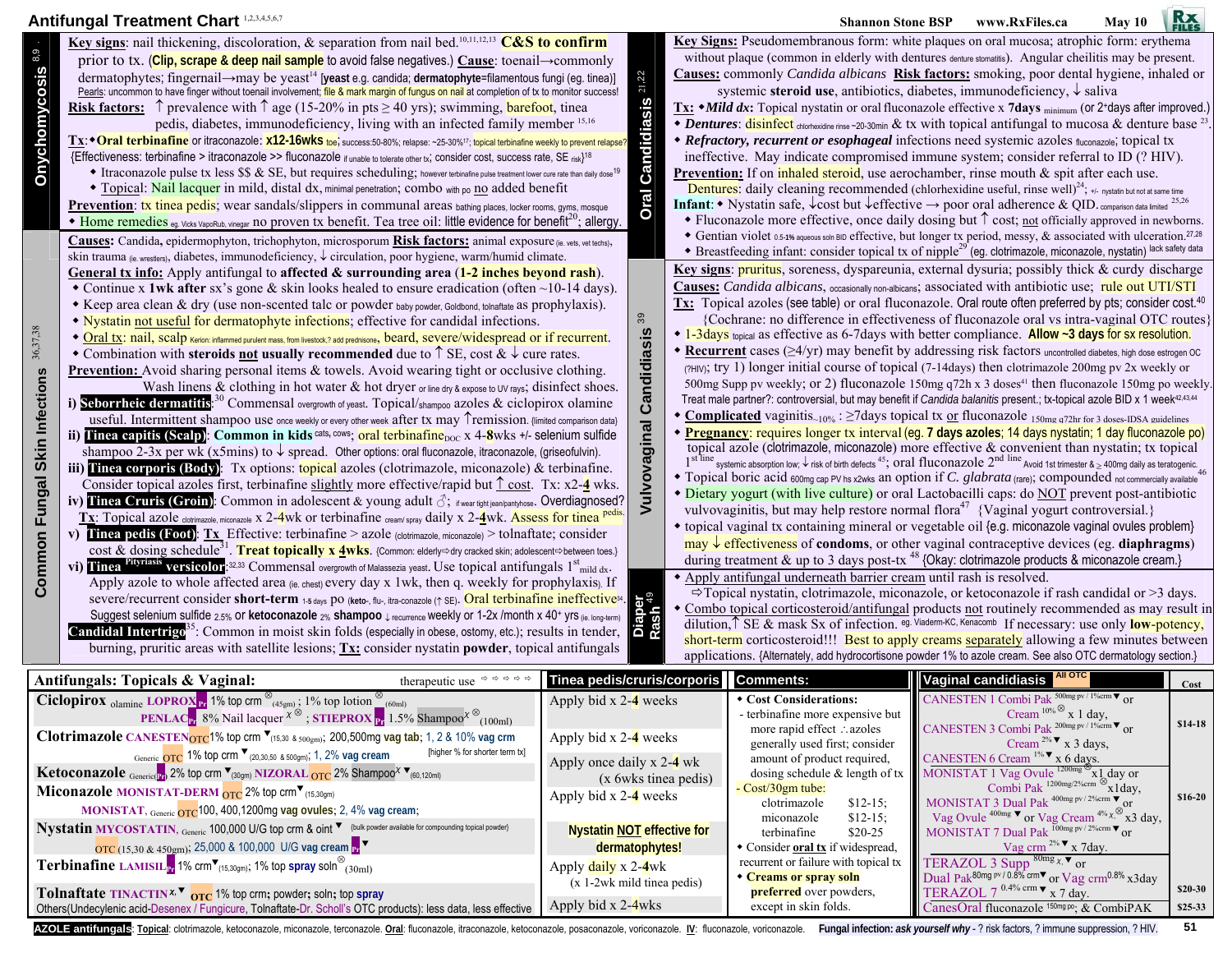| <b>Generic/TRADE</b>                                                                                                                                                                                                                                                                                                                                                                                   |                                 | Side effects / Contraindications CI                                                                                                                                                                                                                                                                                                                                                                                                                                                                                                                                                                                                                                                                                                                                                              | $\sqrt{\phantom{a}}$ = therapeutic use / Comments /                                                                                                                                                                                                                                                                                                                                                                                                                                                                                                                                                                                                                                                                                                                                                                                                                                                                                                                                                                                                                                                                                                                                                                                                                                   | <b>INITIAL; MAX/USUAL DOSE</b>                                                                                                                                                                                                                                                                                                                                                                                                                                                                                                                                                                                                                                                                                                                 | $s \rightarrow$                                                                                                                               |
|--------------------------------------------------------------------------------------------------------------------------------------------------------------------------------------------------------------------------------------------------------------------------------------------------------------------------------------------------------------------------------------------------------|---------------------------------|--------------------------------------------------------------------------------------------------------------------------------------------------------------------------------------------------------------------------------------------------------------------------------------------------------------------------------------------------------------------------------------------------------------------------------------------------------------------------------------------------------------------------------------------------------------------------------------------------------------------------------------------------------------------------------------------------------------------------------------------------------------------------------------------------|---------------------------------------------------------------------------------------------------------------------------------------------------------------------------------------------------------------------------------------------------------------------------------------------------------------------------------------------------------------------------------------------------------------------------------------------------------------------------------------------------------------------------------------------------------------------------------------------------------------------------------------------------------------------------------------------------------------------------------------------------------------------------------------------------------------------------------------------------------------------------------------------------------------------------------------------------------------------------------------------------------------------------------------------------------------------------------------------------------------------------------------------------------------------------------------------------------------------------------------------------------------------------------------|------------------------------------------------------------------------------------------------------------------------------------------------------------------------------------------------------------------------------------------------------------------------------------------------------------------------------------------------------------------------------------------------------------------------------------------------------------------------------------------------------------------------------------------------------------------------------------------------------------------------------------------------------------------------------------------------------------------------------------------------|-----------------------------------------------------------------------------------------------------------------------------------------------|
| (Strength & forms) g=generic                                                                                                                                                                                                                                                                                                                                                                           |                                 | <b>Cautions</b>                                                                                                                                                                                                                                                                                                                                                                                                                                                                                                                                                                                                                                                                                                                                                                                  | Drug Interactions D (not exhaustive) <sup>51</sup> / Monitor M                                                                                                                                                                                                                                                                                                                                                                                                                                                                                                                                                                                                                                                                                                                                                                                                                                                                                                                                                                                                                                                                                                                                                                                                                        | {Drug of Choice highlighted in brown.}                                                                                                                                                                                                                                                                                                                                                                                                                                                                                                                                                                                                                                                                                                         | /course                                                                                                                                       |
| Terbinafine HCL $\nabla$ g<br>Lamisil<br>250 <sub>mg tab</sub> s                                                                                                                                                                                                                                                                                                                                       | $\sqrt{B}$                      | Common: PO: headache, GI diarrhea, dyspepsia, abdominal pain,<br>taste disturbance may persist after tx stopped, rash mild<br>Serious: $(20.01\% \text{ to } 0.1\%)$ AST & ALT or hepatotoxicity,<br>(50.01%) SJS, toxic epidermal necrosis, erythema<br>multiforme, pancytopenia, neutropenia<br>Precaution: liver/kidney disease, lupus erythematosus                                                                                                                                                                                                                                                                                                                                                                                                                                          | $\sqrt{\text{Onychomycosis}}$ & skin infections due to dermatophytes<br>Tx severe tinea corporis, cruris, pedis unresponsive to topicals<br>D. CYP2D6 inhibitor: <u>Teffect of:</u> TCA <sub>TCA level,</sub> Possible: Beta blockers & Antipsychotics<br>$\sqrt{\frac{1}{2}}$ level of terbinafine: rifampin.<br>$M:$ LFT's at baseline & at 4-6 wks of tx <sup>52</sup>                                                                                                                                                                                                                                                                                                                                                                                                                                                                                                                                                                                                                                                                                                                                                                                                                                                                                                             | <b>Onvchomycosis:</b> 250mg po daily<br>(Fingernail: x 6wks; Toenail: x12-16 wks)<br><b>Tinea capitis</b> : 250mg po once daily x 4-8wk<br>Pediatric dosing $\geq$ 4 yrs: (e.g. Tinea capitis x4wk)<br>$\leq$ 20kg: 62.5mg/day po, 20-40kg: 125mg/day po,<br>>40kg: 250mg/day po 53                                                                                                                                                                                                                                                                                                                                                                                                                                                            | 108/6wks<br>225/12wk<br>$41 - 75/$<br>$2-4wks$                                                                                                |
| Fluconazole g<br><b>Diflucan</b><br>$(50, 100 \text{mg} \t{tab}) \blacktriangledown \text{m}$ :<br>150mg cap▼, regular benefit SK formulary<br>[CanesOral: new OTC formulation of<br>fluconazole 150mg tab +/-<br>clotrimazole 1% vag cream]<br>10mg/ml powder for oral suspension<br>(P.O.S.) Diflucan<br>IV soln 200mg/100ml vial,<br>400mg/200ml vial                                               |                                 | <b>Common:</b> well tolerated; headaches, GI upset, rash<br>Serious: Stevens-Johnson syndrome(SJS),<br>hepatotoxicity, QT prolongation<br>CI: cisapride: $\uparrow \uparrow$ drug level cause $\uparrow$ QT & torsades des pointes,<br>ergot alkaloids : $\uparrow \uparrow$ ergot levels<br><b>Cautions:</b><br>-High dose <sub>≥400mg/d</sub> in pregnancy & 1st trimester.<br>-Pts on rifampin, phenytoin, valproic acid, isoniazid $\&$<br>po sulfonylureas may be at $\uparrow$ hepatic risk.<br>Thrush in Newborns: NOT officially indicated but is an<br>off-label, more effective alternative to nystatin.<br>- Full-term (37-44 wk GA) & 0-14 days: 3mg/kg q48h<br>- Full-term (37-44wk GA) & >14 days: 3mg/kg q24h <sup>54</sup><br>Dose varies on site $\&$ /or severity of infection | √ Active against most <i>Candida</i> species <sub>except C.krusei &amp; some C. glabrata,</sub><br>Coccidioides, Histoplasma, Cryptococcus sp. in high doses<br>Consider for oropharyngeal, esophageal or vaginal candidiasis<br>$\boxed{\text{ol}}$ : $\downarrow$ fluconazole level: rifampin. [Less DI's than azoles in general.]<br>Moderate CYP3A4 inhibitor: Tlevel of alfentanil, carbamazepine, cyclosporine,<br>midazolam, quinidine, rifabutin, statins, tacrolimus, & triazolam<br>Strong CYP 2C9, 2C19 inhibitor: <u>Tlevel of</u> ergot alkaloid, glimepiride, nevirapine,<br>phenytoin, warfarin, zidovudine.<br>Prolong QT interval: amiodarone, cisapride, clarithromycin, TCA's<br>Renal dx: <b>no</b> adjustment needed for <b>single-dose vaginal candidiasis</b><br>M: liver enzymes, renal function; baseline & periodically if risk factors/long-term tx<br>Comments: • Bioavailability of PO similar to IV; use PO if possible<br>$\bullet \downarrow$ DI due to $\uparrow$ renal excretion <sup>80%</sup> & $\downarrow$ hepatic metabolism effect<br>• Compatible with breastfeeding<br>$\bullet$ May require dose $\uparrow$ if obese with severe/systemic infection                                                                                        | Dose range: 100-800mg/day.<br>Pediatric: 3mg/kg/day-12mg/kg/day. (≤ adult dose.)<br><b>Onychomycosis:</b> 150mg po once weekly<br>(Fingernail: x 3mos; Toenail: x 6-12mos) <sup>55</sup><br>(3rd line adults; useful if $++DI$ 's, peds pts)<br><b>Oropharyngea1</b> candidiasis: Load: 200mg po x1<br>$\rightarrow$ 100mg po daily x 7 day<br>(Peds: Load 6mg/kg→ 3mg/kg/day x 14day)<br>Esophageal candidiasis: 200-400mg od x 2-3wk<br>Tinea versicolor: 400mg po x 1 dose<br>Vulvovaginitis candidal: 150mg po once <sup>OTC</sup><br>Candidemia neutropenic & non-neutropenic:<br>Load day 1:800mg→400mg daily until 14day<br>post-signs/sx & after last +ve blood culture;<br>obese patients: consider 6-12mg/kg $_{\text{IDSA}}^{(56)}$ | 141/3mos<br>282/6mos<br>$64$ /wk<br>178-349<br>$/2$ wks<br>32<br>17<br>$178$ /wk                                                              |
| Itraconazole $\blacktriangledown$ $\approx$<br><b>Sporanox</b><br>100 <sub>mg</sub> cap<br>[Give cap with food $_{\text{acidiic PH}} \uparrow$ absorption,<br>In past, was often given with cola.]<br>10mg/ml solution<br>-soln more bioavailable than $\text{cap}^{57}$ .<br>solution prefered for oral/esophageal<br>candidiasis. [Take on empty stomach]<br>**Dosage forms NOT<br>interchangeable** | $ {\rm c} $                     | Common: dose-related nausea, diarrhea, abdominal<br>discomfort, rash, edema, hypokalemia,<br>$\uparrow$ transaminases. & dizziness<br>Serious: SJS, hepatotoxicity failure,<br>HF dose related negative inotropic effect at 400mg/d<br>Cl: pts with ventricular dysfunction or HF;<br>pts on negative inotropics or erythromycin;<br>pts using drugs metabolized by CYP 3A4 (ie.<br>cisapride, dofetilide, eletriptan, ergot alkaloids,<br>lovastatin, midazolam, nisoldipine, pimozide,<br>quinidine, simvastatin, triazolam);<br>: pregnant women<br><b>Caution:</b> hepatic dysfunction, pts at risk for arrhythmias<br>[See note at bottom for "Hepatic Risk" comment.]                                                                                                                      | $\sqrt$ Broader spectrum of activity than fluconazole: including<br>Candida spp., Cryptococcus <sub>neoformans</sub> , Aspergillus spp.,<br>Blastomyces <sub>dermatitidis</sub> , Coccidioides <sub>immitis</sub> , Histoplasma<br>capsulatum, & dermatophytes.<br>Consider for fluconazole resistant mucosal candidiasis<br><b>D</b> : Strong <b>CYP3A4</b> inhibitor: 1 level of: amio-/drone-darone, astemizole, atorvastatin some<br>buspirone, CCB nifedipine, nisoldipine, felodipine, Cisapride, cyclosporine, digoxin, dofetilide,<br>eletriptan, ergot alkaloids, fentanyl, indinavir, lovastatin, midazolam, pimozide,<br>quinidine, ritonavir, saquinavir, simvastatin, sirolimus, steroids 1 level: budesonide.<br>dexamethasone, fluticasone, methylprednisolone, tacrolimus, triazolam & vincristine.<br>T itraconazole level: indinavir, ritonavir<br>$\downarrow$ itraconazole level: antacids, H2 receptor blockers, PPI due to $\downarrow$ acidity;<br>carbamazepine, efavirenz, grapefruit juice, nevirapine, phenytoin, rifampin, rifabutin<br>$\downarrow$ levels of oral contraceptives.<br>↑ level of: warfarin<br>M: liver enzymes (every month if on long-term tx ie>1month)<br>Comments: $\bullet$ most DI's, $\uparrow$ toxicity compared to other azoles | Dose range:100-400mg/day<br>Onychomycosis (if terbinafine contraindicated)<br>Toenail: 200mg po daily x12wks or<br>"pulse" tx: 200mg po BID x 1wk (3wks)<br>off $&$ rpt 1wk x 2 cycles)<br>Fingernail: 200mg po daily x 6wks or<br>"pulse" tx: 200mg BID x 1 wk (3wks off<br>$&$ rpt x 1wk)<br>Oropharyngeal candidiasis: if fluconazole resistant<br>200mg po once daily of soln x 14 days<br>Esophageal candidiasis: if fluconazole-resistant<br>200mg po daily of soln x 14-21 days<br>Tinea versicolor: 200mg po daily x 5-7 days<br>(pityriasis versicolor)<br>or 400mg x 1 dose $58,59$<br><b>Caps less expensive</b> $(\sim$ half the cost) but less<br>bioavailable; solution used for pricing of<br>oral/esophageal candidiasis only. | 822/12wks<br>408/6wks<br>(daily dose)<br>423/3mos<br>282/2mos<br>(pulse tx)<br>283/<br>14days<br>55/5days-<br>$4/7$ days<br>26/single<br>dose |
| <b>Nystatin</b><br>$\mathbf{v}$ g<br>500,000 unit tab<br>100,000 units/ml susp                                                                                                                                                                                                                                                                                                                         | $\frac{\mathbf{A}}{\mathbf{C}}$ | <b>Common:</b> well-tolerated; nausea, vomiting,<br>diarrhea at high doses<br><b>Caution</b> : contains sucrose; may $\uparrow$ risk for dental caries                                                                                                                                                                                                                                                                                                                                                                                                                                                                                                                                                                                                                                           | $\sqrt{\frac{F_{\text{ungl}-\text{static}}}{F_{\text{ungl}-\text{static}}}}$ & cidal; may be used for candidal skin infections,<br>Oropharyngeal & vulvovaginal candidiasis;<br>for topical skin & vaginal candidal infections during pregnancy<br>• slightly less effective for most conditions but safe, inexpensive                                                                                                                                                                                                                                                                                                                                                                                                                                                                                                                                                                                                                                                                                                                                                                                                                                                                                                                                                                | Children & adults: {liquid; swish & swallow!}<br><b>Thrush</b> (mild): $500,000$ units $(5ml)$ gid<br>x 7days or 2days after improvement.<br>Pediatric: [may use 0.5ml & swab for infants]<br>Infants $\Rightarrow$ thrush: 100,000-200,000 units qid                                                                                                                                                                                                                                                                                                                                                                                                                                                                                          | 15<br>/ 7days                                                                                                                                 |

=↓ dose for renal dysfunction c=scored tab x=Non-formulary SK <sup>a</sup>=Exception Drug Status SK ©=not covered by NIHB ▼=covered by NIHB @=prior NIHB approval CCB=calcium channel blocker <mark>Ol</mark>=contraindication crm=cream DI=drug interaction DOC=drug of choice Dx=disease fx=function g=generic avail. GA=gestational age GI=gastrointestinal HF=heart failure LFT=liver function tests n/v=nausea/vomiting OC=oral contraceptive OTC=over the counter pc=afte pump inhibitor Prescription Pt=patient pv=per vagina SAP=special access program SE=side effect SJS=Stevens-Johnson syndrome STI=sexually transmitted infection Sx=symptoms TCA=tricyclic antidepressant Tx=treatment UTI=urina **vag=vaginal wt=weight** when choosing drug keep in mind: frequency of dosing, dosing with regards to food, & organism coverage.

**Comments**: When not to use fluconazole: positive fungal urine cultures without symptoms of upper genitourinary disease, systemic candidiasis, or an impending genitourinary tract procedure; positive sputum cultures. **Rx** Special Considerations: Hepatic Risk: Overall incidence <2% for all; for oral tx of onychomycosis treatment: ketoconazole>itraconazole>terbinafine. Pulse treatment may reduce risk, but less effective for terbinafine. **FILES** See page 53 <sup>(book or online) for: voriconazole VFEND, posaconazole SPRIAFIL, POSANOL, ketoconazole, echinocandins CANCIDAS, MYCAMINE, ERAXIS, amphotericin B. FUNGIZONE, ABELCET, AMBISOME</sup> **Useful links**: www.dermnet.comOther drugs: flucytosine sap - add-on po tx of Candida endocarditis/meningitis with Amphotericin B. • griseoful vin FULVICIN: not available in Canada but bulk supply available or compounding; is available in some areas of in T. capitis; newer options available for tinea infection.  $\bullet$ butoconazole - 2% vag crm available, more expensive, no advantages over other indicated treatment for vaginal candidiasis; contains mineral oil: caution with **Investigational Drugs**: Ravuconazole, Isavuconazole invasive aspergillosis & candidiasis, Pramiconazole & Albaconazole <sub>onvchomycosis</sub>

Acknowledgements: Contributors & Reviewers: Dr. P. Hull (MD, Dermatology, Saskatoon) Dr. D. Lichtenwald (MD, Dermatology, Saskatoon); Y. Shevchuk (PharmD, C of Pharmacy, U of S, Saskatoon); S. Sanche (MD, Infectious Diseas Internal Med. Saskatoon). B.Tan (MD, SHR-Ped ID), M Jin (Pharm D, Hamilton), A Bhalla (Pharm D, Ontario) & the RxFiles Advisory Committee. Prepared by: Shannon Stone Base, Brent Jensen Base, Loven Regier Bse, Pater DISCO and the statement of the news that the state of the state of the base of the base of the base of the base of the state of the state of the state of the state of the state of the state of the state of the state of the

**Copyright 2010 – RxFiles, Saskatoon Health Region (SHR) www.RxFiles.ca <sup>52</sup>**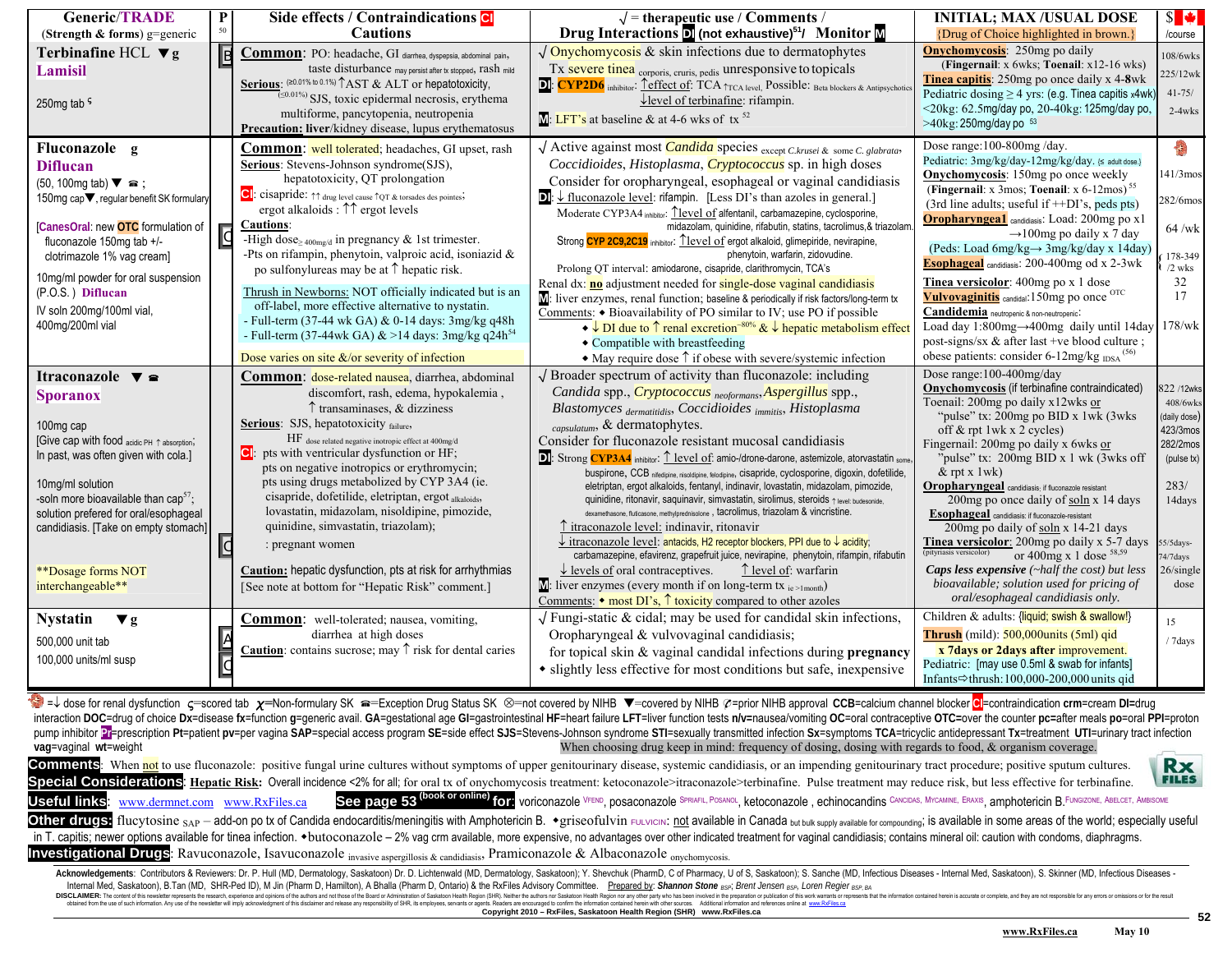| Antifungal Treatment Chart<br>www.RxFiles.ca<br>May 10                                                                                                                                                                                                                                                                                                       |                                     |                                                                                                                                                                                                                                                                                                                                                                                                                                                                                                                                                                                                                           |                                                                                                                                                                                                                                                                                                                                                                                                                                                                                                                                                                                                                                                                                                                                                                                                                                                                                                                                                                                                                                                                             |                                                                                                                                                                                                                                                                                                                                                                                                                                                                                                                                                                                                                                  |                                                                                                |
|--------------------------------------------------------------------------------------------------------------------------------------------------------------------------------------------------------------------------------------------------------------------------------------------------------------------------------------------------------------|-------------------------------------|---------------------------------------------------------------------------------------------------------------------------------------------------------------------------------------------------------------------------------------------------------------------------------------------------------------------------------------------------------------------------------------------------------------------------------------------------------------------------------------------------------------------------------------------------------------------------------------------------------------------------|-----------------------------------------------------------------------------------------------------------------------------------------------------------------------------------------------------------------------------------------------------------------------------------------------------------------------------------------------------------------------------------------------------------------------------------------------------------------------------------------------------------------------------------------------------------------------------------------------------------------------------------------------------------------------------------------------------------------------------------------------------------------------------------------------------------------------------------------------------------------------------------------------------------------------------------------------------------------------------------------------------------------------------------------------------------------------------|----------------------------------------------------------------------------------------------------------------------------------------------------------------------------------------------------------------------------------------------------------------------------------------------------------------------------------------------------------------------------------------------------------------------------------------------------------------------------------------------------------------------------------------------------------------------------------------------------------------------------------|------------------------------------------------------------------------------------------------|
| Ketoconazole $\blacktriangledown$ $\blacktriangleright$<br><b>Nizoral</b><br>200mg tab<br>(see topicals section above for                                                                                                                                                                                                                                    | $ \mathbf{c} $                      | <b>Common</b> : poorly tolerated; anorexia, nausea,<br>vomiting high doses; pruritus, rash dizziness,<br>$\downarrow$ testosterone level: gynecomastia,<br>$\downarrow$ libido & loss of potency in $\Diamond$ ,<br>menstrual irregularities in $\varphi$<br><b>Serious</b> : $\downarrow$ steroidogenesis <sub>adrenal</sub> & $\downarrow$ cortisol; hepatotoxic                                                                                                                                                                                                                                                        | $\sqrt{$ Rarely used orally<br>in similar to itraconazole (see above)<br>Strong CYP3A4 inhibitor: 1 level of amio-/drone-darone, cyclosporine, digoxin potential,<br>ergot alkaloid, lovastatin, pimozide, quinidine, rifabutin, simvastatin, tacrolimus, (similar to itraconazol<br>M: liver transaminases                                                                                                                                                                                                                                                                                                                                                                                                                                                                                                                                                                                                                                                                                                                                                                 | 200; 400mg<br>200-400mg once daily at bedtime<br>Pediatrics $\geq$ 2 yrs:<br>3.3-6.6mg/kg/day po once daily<br>Tinea versicolor ${}^{60,61}$ : 400mg x 1 dose or<br>(pityriasis versicolor)<br>200mg daily x 5-7 days                                                                                                                                                                                                                                                                                                                                                                                                            | 10<br>/400mg<br>dose<br>$15 - 17/$<br>5days                                                    |
| topical, shampoo)<br>Voriconazole $\varphi$ $\approx$                                                                                                                                                                                                                                                                                                        |                                     | Cl: astemizole, cisapride, triazolam<br><b>Common:</b> rash <sub>-7%</sub> , photosensitivity, confusion,                                                                                                                                                                                                                                                                                                                                                                                                                                                                                                                 | Comment: $\bullet$ With food & at bedtime to $\downarrow$ SE $\bullet$ breastfeeding compatible<br>$\sqrt{\frac{1}{2}}$ Similar spectrum to itraconazole;                                                                                                                                                                                                                                                                                                                                                                                                                                                                                                                                                                                                                                                                                                                                                                                                                                                                                                                   | Dose range: 200-600mg/day                                                                                                                                                                                                                                                                                                                                                                                                                                                                                                                                                                                                        |                                                                                                |
| <b>Vfend</b><br>50, 200mg tab;<br>(Good oral absorption) <sup>62</sup><br>(Take on empty stomach)<br>IV 200mg/vial<br>Relatively new drug; often<br>requiring Infectious Disease<br>Service consult!                                                                                                                                                         | $\overline{\mathbb{D}}$             | hallucinations, $\uparrow$ transaminases,<br>transient visual disturbances20-23% including<br>blurred vision, photophobia, & altered<br>perception of color/image may resolve early<br>Serious: SJS rare, hepatotoxicity<br>Cl: astemizole, barbiturates, carbamazepine, cisapride,<br>efavirenz, ergot alkaloids, pimozide, quinidine,<br>rifabutin, rifampin, high dose ritonavir >400mg BID,<br>sirolimus, St. John's wort & terfenadine.<br>: pregnant women<br><b>Caution:</b> hepatic dysfunction, pts at risk for arrythmias                                                                                       | More active: Aspergillus <sub>spp</sub> & Candida <sub>glabrata &amp; krusei</sub> , Fusarium<br>$\boxed{\bullet}$ : $\downarrow$ levels of voriconazole: barbiturates, carbamazepine, efavirenz, phenobarbital,<br>phenytoin, rifampin, rifabutin, ritonavir, & St John's wort.<br>Moderate CYP3A4 inhibitor 1 levels of: alfentanil, amio-/drone-darone, cisapride,<br>cyclosporine, efavirenz, methadone, midazolam po (& higher iv dose), Omeprazole,<br>sirolimus, tacrolimus, triazolam & vincistine<br>Strong CYP 2C9, weak 2C19 inhibitor 1 levels of: methadone, warfarin<br>Liver dx: Initial loading dose, but half maintenance dose if liver cirrhotic<br>Renal dx: if CrCl<50 <sub>ml/min</sub> -use only po formulation solubilizing agent can accumulate<br>M: liver enzymes; serum level monitoring for serious infections only<br><u>Comments</u> : $\bullet$ DOC-invasive aspergillosis <sup>63</sup> $\bullet$ serum levels may vary <sup>64</sup><br>• poor CYP2C19 metabolizers (ie Asian $\sim_{20\cdot30\%}$ ) <sup>65</sup> - $\uparrow$ drug level | <b>Aspergillosis:</b><br>6mg/kg q12h x 1day $\rightarrow$ then 4mg/kg<br>or: if >40kg $\Rightarrow$ 200-300mg po q12h<br>If <40kg $\Rightarrow$ 100-150mg po q12h<br>Adjust dose based on levels if not responding.<br>{Above dosing higher then previously<br>recommended (200mg po q12h >40kg)}<br>Oropharyngeal: if fluconazole resisitant<br>200mg po bid x 14-21day<br><b>Esophageal</b> candidiasis: if fluconazole-resistant<br>200mg po bid $x$ 14-21 day                                                                                                                                                                | 148<br>/200mg<br>vial<br>1,509-<br>2,259<br>$/14 - 21$<br>days                                 |
| Posaconazole $^{66}$ $\chi$ $\otimes$<br>Posanol Spirafil<br>40mg/ml suspension (cherry flavored)<br>(Take with high-fat meal or meal<br>replacement to $\uparrow$ absorption)<br>Relatively new drug; often<br>requiring Infectious Disease<br>Service consult!                                                                                             | $\overline{\underline{\textbf{c}}}$ | <b>Common:</b> fairly well-tolerated; diarrhea, nausea <sub>-6%</sub> ,<br>vomiting, headache <sub>~6%</sub> , hypokalemia<br>Ttransaminases similar to fluconazole<br><b>Serious</b> : hepatic $_{\text{necross}}$ , QT $_{\text{prolongation}}$ & arrhythmias<br>Cl: <u>Tlevel</u> of astemizole, cisapride, ergot alkaloid, pimozide,<br>quinidine, sirolimus, terfenadine<br>: pregnant women<br><b>Caution:</b> hepatic dysfunction, pts at risk for arrythmias                                                                                                                                                      | $\sqrt{\frac{1}{2}}$ Similar spectrum to itraconazole with activity against<br>Zygomycetes (alternative to amphotericin B), Cryptococcus,<br>Aspergillus; refractory oropharyngeal/esophageal candidiasis;<br>prophylaxis of Aspergillus & Candida infection in neutropenics<br>& stem cell transplant recipients; option for prophylaxis & tx of<br>invasive fungal dx (broad spectrum; potentially less resistance)<br>DI: Moderate-strong CYP3A4 inhibitor 67: Tlevel of amio-/drone-daronetheoretical,<br>atazanavir, cyclosporine, digoxin potential, midazolam <sup>68</sup> , rifabutin, sirolimus, tacrolimus,<br>terfenadine, triazolam & vincristine<br>$\overline{\downarrow}$ levels of posaconazole: cimetidine, efavirenz, phenytoin, rifabutin.<br>$M$ : liver enzymes; electrolytes ( $K^+$ , $Mg^{++}$ , $Ca^{++}$ )<br>Comments: • Less DI's; metabolized by glucuronidation                                                                                                                                                                              | <b>Consult with Infectious Disease</b><br><b>Specialist/Service for Posaconazole use!</b><br>Dose range: $100 - 800$ mg/day {Pts > $13$ yrs}<br><b>Oropharyngeal</b> candidiasis:<br>Load: Day 1: 100mg bid→100mg od x 13day<br>Fluconazole-refractory oropharyngeal dx:<br>400mg po BID x3d $\rightarrow$ 400mg daily x 4wk $_{1DSA}$ 69<br>Esophageal, fluconazole refractory:<br>400mg po BID x 14-21 day;<br><b>Prophylaxis</b> of invasive infection: 200mg tid<br>duration based on neutropenia/immunosuppression recovery<br>$Tx$ invasive aspergillosis: 200mg po qid then<br>400mg bid if stable {If no food 200mg qid} | 410<br>/14d<br>3,659<br>/4wks<br>3,015-<br>4,519/<br>400mg<br>BIDx14<br>21days                 |
| Echinocandins - IV<br>Caspofungin acetate<br>C<br>Cancidas 50, 70mg vial<br>Micafungin sodium<br>M<br><b>Mycamine</b> 50mg vial<br>Anidulafungin<br>A<br>Eraxis 100mg vial<br>Broad spectrum; often requiring<br><b>Infectious Disease Service</b><br>consult!                                                                                               | $\overline{\mathtt{S}}$             | <b>Common:</b> well tolerated;<br>C: fever, phlebitis infusion site, TALT & AST, histamine-<br>like effects: rash, pruritus, facial swelling<br>M: nausea, vomiting, <i>TALT</i> , AST & ALP<br>A: diarrhea & hypokalemia, TALT<br>Serious:<br>C: hepatotoxicity<br>M: anaphylaxis rare, febrile neutropenia, hepatic<br>abnormalities, renal insufficiency, hemolytic anemia<br>A: anaphylaxis, hepatic abnormalities, DVT, low BP $\&$<br>flushing (minimize with infusion rate $\leq 1.1$ mg/min)                                                                                                                      | $\sqrt{\text{Active: most } \text{Candida } \text{sp}(mcl. \text{ azole-resistant)}$ , Aspergillus spp.<br>C: invasive & esophageal candidiasis, invasive Aspergillosis refractory/intolerant<br>$M$ : esophageal candidiasis & prevent stem cell transplant invasive candidiasis<br>A: esophageal candidiasis & candidemia<br>$\boxed{\bullet}$ : $\downarrow$ levels of caspofungin: enzyme inducers ie. carbamazepine & rifampin;<br>dexamethasone, efavirenz, nevirapine, phenytoin → consider 1dose 70mg OD<br>Tcaspofungin levels: cyclosporine ↑ hepatic enzymes<br>$M: \hat{\mathbb{L}}$ level of: itraconazole, nifedipine, sirolimus<br>Do not adjust in renal failure; $C$ requires adjustment in liver failure.<br>$M: A: LFT's$ ; $C: K^+$ , LFT's;<br>M: Lytes $(K^+, Mg^{++})$ , Scr, BUN, LFT's, CBC<br>Comment: Preferred for <i>C. Glabrata</i> candidemia <sup>IDSA</sup> guidelines                                                                                                                                                                     | C: Candidemia neutropenic & non-neutropenic-<br>Load: 70mg iv x 1 $\rightarrow$ 50mg iv once daily<br>Esophageal candidiasis: 50mg iv once daily<br>Liver impairment (Child-Pugh score 7-9).<br>70 mg load $\rightarrow$ 35 mg iv once daily<br>M: Candidemia neutropenic & non-neutropenic:<br>100 mg iv daily;<br>Esophageal candidiasis: 150mg iv daily;<br>Prophylaxis stem cell transplant : 50mg iv daily<br>A: Candidemia neutropenic & non-neutropenic<br>Load:200mg iv $x1 \rightarrow 100$ mg iv od x 14day minimum;<br>Esophageal candidiasis:<br>Load 100mg iv x $1 \rightarrow 50$ mg iv od x 14day minimum         | 446<br>/70mg vial<br>271<br>/50mg vial<br>98<br>/50mg vial<br>214<br>/100mg<br>vial            |
| Amphotericin B - $\bf{N}$<br>Amphotericin B deocycholate<br>(AmBd): Fungizone 50mg vial<br><b>Lipid formulations:</b><br>i)Amphotericin B lipid complex<br>(ABLC): <b>Abelcet</b> 100mg vial<br>ii)Liposomal Amphotericin B<br>$(L-Am B):$ <b>Ambisome</b> 50 mg via<br>iii) Amphotericin B colloidal dispersion (ABCD) in us<br>Infectious Disease consult! | $\overline{\mathbf{B}}$             | Common: <i>infusion reactions</i> : fever, chills, shakes,<br>headache, nausea, vomiting, hypotension $\&$<br>tachypnea (worse with early infusions; may pretreat<br>with acetaminophen/NSAID, diphenhydramine &<br>meperidine) $70,71$ , malaise, weight loss, mild<br>leukopenia, thrombocytopenia<br>Serious: nephrotoxicity (may reduce with Na+ loading /lipid<br>formulations), cardiac toxicity, $K^+ \& Mg^{++}$ wasting (may tx<br>with po spironolactone), myopathy •liver toxicity lipid formulations<br>Precautions: nephrotoxic drugs; liposomal amphoB<br>(L-Am-B) has 900mg sucrose/vial -caution diabetes | √Active against most fungi & protozoa including Zygomycetes;<br>reserved for serious infections; low therapeutic index, $\uparrow \uparrow$ toxicity;<br>traditional ampho BAmBd preferred tx for severe fungal infections<br>during pregnancy.<br>$\Box$ : $\uparrow$ nephrotoxicity: aminoglycosides, cyclosporine, tacrolimus, &<br>other nephrotoxins including chemotherapy<br>$\hat{\mathcal{L}}$ toxicity: digitalis low K+<br>$\mathbf{M}$ : CBC, electrolytes $_{K^+, Mg^{++}}$ , liver transaminases <sub>if lipid</sub> , renal fx BUN, Scr<br>Comments: good CNS penetration; lipid formulations: better tolerated,<br>less nephrotoxicity $\&$ less infusion reaction problems, but expensive                                                                                                                                                                                                                                                                                                                                                                  | Dose varies based upon formulation<br>used $\&$ indication/organism treated;<br>duration dependent on response;<br>poorly dialyzed.<br>{usual dose range: AmBd: 0.25-1mg/kg/day;<br>Other formulations: 3-5mg/kg/day}<br>• no longer need for traditional test dose or gradual titration<br>Broad spectrum; often requiring Infectious<br>Disease Service consult!                                                                                                                                                                                                                                                               | Fungizone<br>68<br>/50mg vial<br>Abelcet<br>198<br>/100mg vial<br>Ambisome<br>121<br>50mg vial |

Extras: Tinea alba: sometimes confused with tinea versicolor; non-fungal in origin and does not require treatment beyond usual care for eczema; Tinea barbae : fungal infections of the beard area; oral antifungal required.